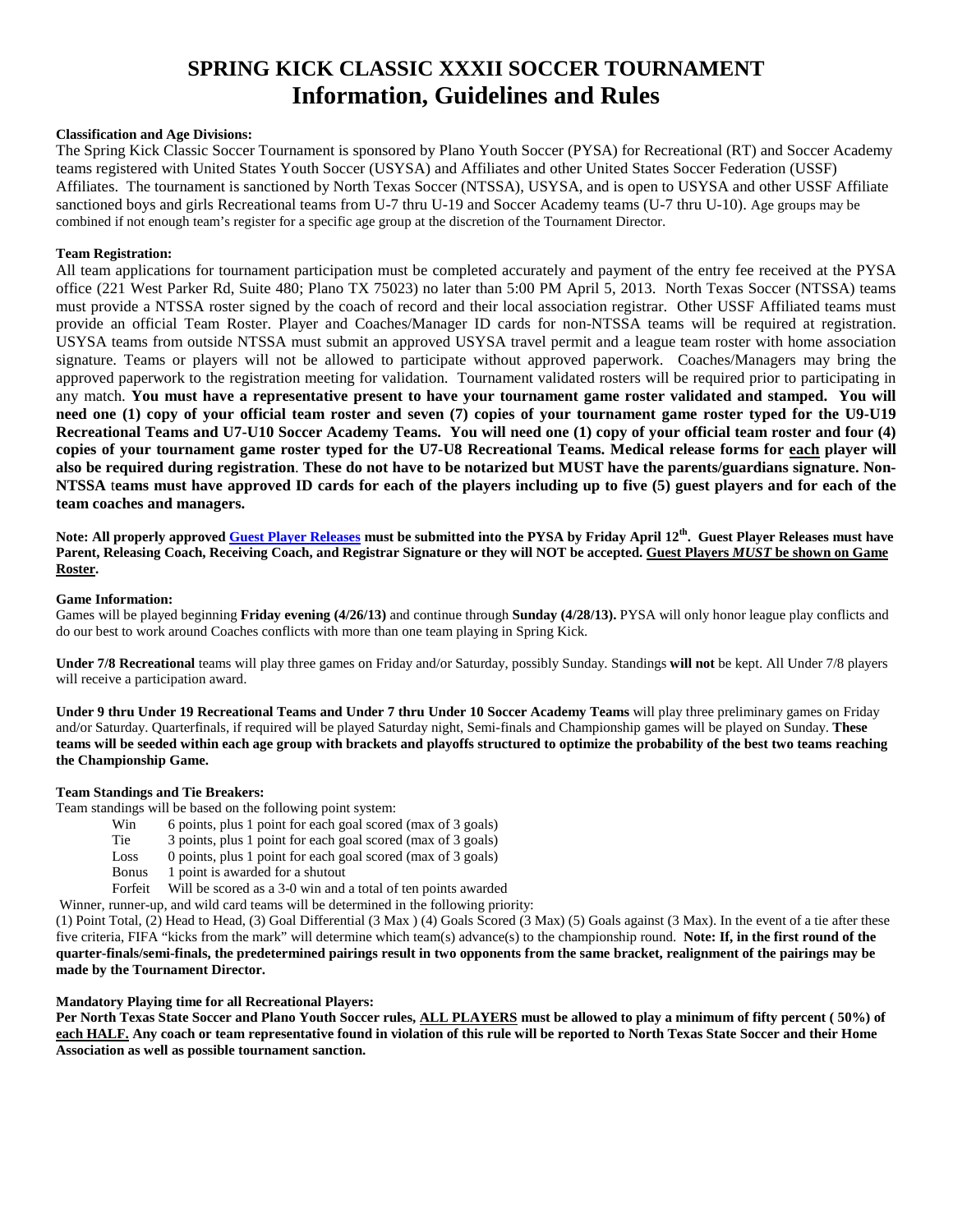| <b>Game Length and Ball Size:</b> |                     |                                             |                                           |                                   |                     |                  |
|-----------------------------------|---------------------|---------------------------------------------|-------------------------------------------|-----------------------------------|---------------------|------------------|
| Age<br>Group                      | Ball<br><b>Size</b> | Preliminary &<br><b>Ouarter Final Games</b> | Semi & Championship<br><b>Round Games</b> | Number of Players<br>On the field | Minimum<br>to start | Field Size       |
| U7/8                              | 3                   | Four, 10 min. Quarters                      | None                                      |                                   |                     | 40x60            |
| U9                                | 4                   | Two, 20 min. Halves                         | Two, 25 min. Halves                       | 8                                 | 6                   | 50x80            |
| U10                               | 4                   | Two. 20 min. Halves                         | Two, 25 min. Halves                       | 8                                 | 6                   | 50x80            |
| U12                               | 4                   | Two, 25 min. Halves                         | Two, 30 min. Halves                       | 11                                | 7                   | <b>Full Size</b> |
| U14                               | 5.                  | Two, 25 min. Halves                         | Two, 35 min. Halves                       | 11                                |                     | <b>Full Size</b> |
| U16                               | 5                   | Two, 30 min. Halves                         | Two, 40 min. Halves                       | 11                                |                     | <b>Full Size</b> |
| U <sub>19</sub>                   | 5                   | Two, 30 min. Halves                         | Two, 45 min. Halves                       | 11                                | ┑                   | <b>Full Size</b> |
| $U7/8$ (A) 3                      |                     | Two, 22 min. Halves                         | Two, 22 min. Halves                       |                                   | 5                   | 40x60            |
| U9(A)                             | $\overline{4}$      | Two. 25 min. Halves                         | Two, 25 min. Halves                       | 9                                 | 6                   | 50x80            |
| $U10(A)$ 4                        |                     | Two. 25 min. Halves                         | Two, 25 min. Halves                       |                                   | ⇁                   | <b>Full Size</b> |

Note: Preliminary Games may end in a tie. Quarter-final & Semi-final games that end in a tie will go directly to FIFA "kicks from the mark" to determine a winner. Championship games that end in a tie will play two (2) ten minute overtime periods. The 50% playing rule will apply to the entire 20 minute overtime period not the two 10 minute overtime halves individually. If still tied then FIFA "kicks from the mark" will determine the Champion

FIFA kicks from the mark shall be taken by the players on the field at the end of regulation or overtime play, as appropriate. However, both teams must have an equal number of players taking the kicks. A team with more players eligible to take kicks must reduce their number of players to equal the number of players from the other team. Before the kicks, both teams shall present to the center referee the jersey numbers of the players in the order that they will take the kicks. After the first five players from both teams have alternately kicked. if one team has scored more goals, that team will be declared the winner. If the score is still tied, the sixth player listed for both teams shall take kicks. If one team scores without a goal from the other team, that team will be declared the winner. If the score is still tied, the next listed player for both teams shall take kicks. The kicks shall continue until one team scores a goal without the other team scoring and that team will be declared the winner.

#### **Inclement Weather:**

If the tournament has started and we have to cancel games due to inclement weather, with approval from the City of Plano, the Tournament Director may determine a winner by incremental weather kicks from the mark.

#### **Player Substitution:**

Players may be substituted with the consent of the field referee at the following times:

Under 7/8 Recreational Teams - Between Quarters or at Halftime

Under 7 -Under 10 Academy and Under 9- under 19 Recreational Teams:

- \* Prior to a throw-in in your favor
- \* Prior to a goal kick by either team
- \* After a goal by either team \*
- \* At the referees discretion during a stoppage of play

## **Coaches/Manager ID Cards:**

As mandated by North Texas Soccer, all coaches must complete a risk management. ID cards may be issued by some home associations. (If they do not have an ID card, a driver's license will suffice as long as they are on the official roster).

## **Guest Players:**

**Three** guest players will be allowed per recreational team. **Guest Players** *MUST* **be shown on Game Roster[. Guest Player Releases](http://www.ntxsoccer.org/Youth/Forms/youthGuestPlayerForm.pdf) must have Parent, Releasing Coach, Receiving Coach, and Registrar Signature or they WILL not be accepted.**

## **Medical Releases:**

Each team must have a properly signed Medical Release for **all players.** It does not have be notarized. They must be in the possession of the coach during all games.

#### **Reporting of Scores:**

The referees and teams (both coaches) will report all scores to the Tournament Officials. **Standings will be posted on-line.** It is the responsibility of each individual coach to verify the posted scores prior to the start of the team's **next game**, and contact the **TOURNAMENT DIRECTOR** if there is a problem. A stamped "approved" *[Misconduct Report & Game Roster for Referees](http://www.pysa.org/sk2004/forms/refmisc002.pdf)* form (**Guest Players** *MUST* **be shown on Game Roster**) must be given to the referee before each game. Coaches/Managers are required to turn in their score cards after each game at the headquarters tent. If cards were given, then the referee will turn the misconduct report/game roster form into the Headquarters tent. This form will be used to gather information on cards and scores.

#### **Team Discipline:**

**Ejection for fighting will automatically result in the player(s) not being allowed to participate in the remainder of the Tournament. A player who accumulates three yellow cards in the tournament will serve a 1 game sit-out at the next tournament game. The player will serve a two game sit-out after the fifth yellow card of the tournament. After the sixth yellow card they will be required an additional 1 game sit-out. Should a player receive a seventh yellow card they shall be suspended pending a hearing with NTSSA. Should a player receive a straight red card, that player shall be required to sit out the remaining of that game and the following game. Should a player receive a second red card in the tournament, the player will be suspended pending a hearing at NTSSA. For the purpose of the rule any player receiving a red card due to two yellow cards in the same game, they will be required to sit-out the remainder of that game, but are not required to sit out the following game unless due to card accumulation. In the event of two yellow cards in a game it will count only as two yellow cards not a red card unless the second card was a straight red.** The team coach is responsible for the conduct of his/her players and parent/spectators. Any coach removing his/her team from the field during a game will receive a red card and the team will forfeit the game and all remaining games.